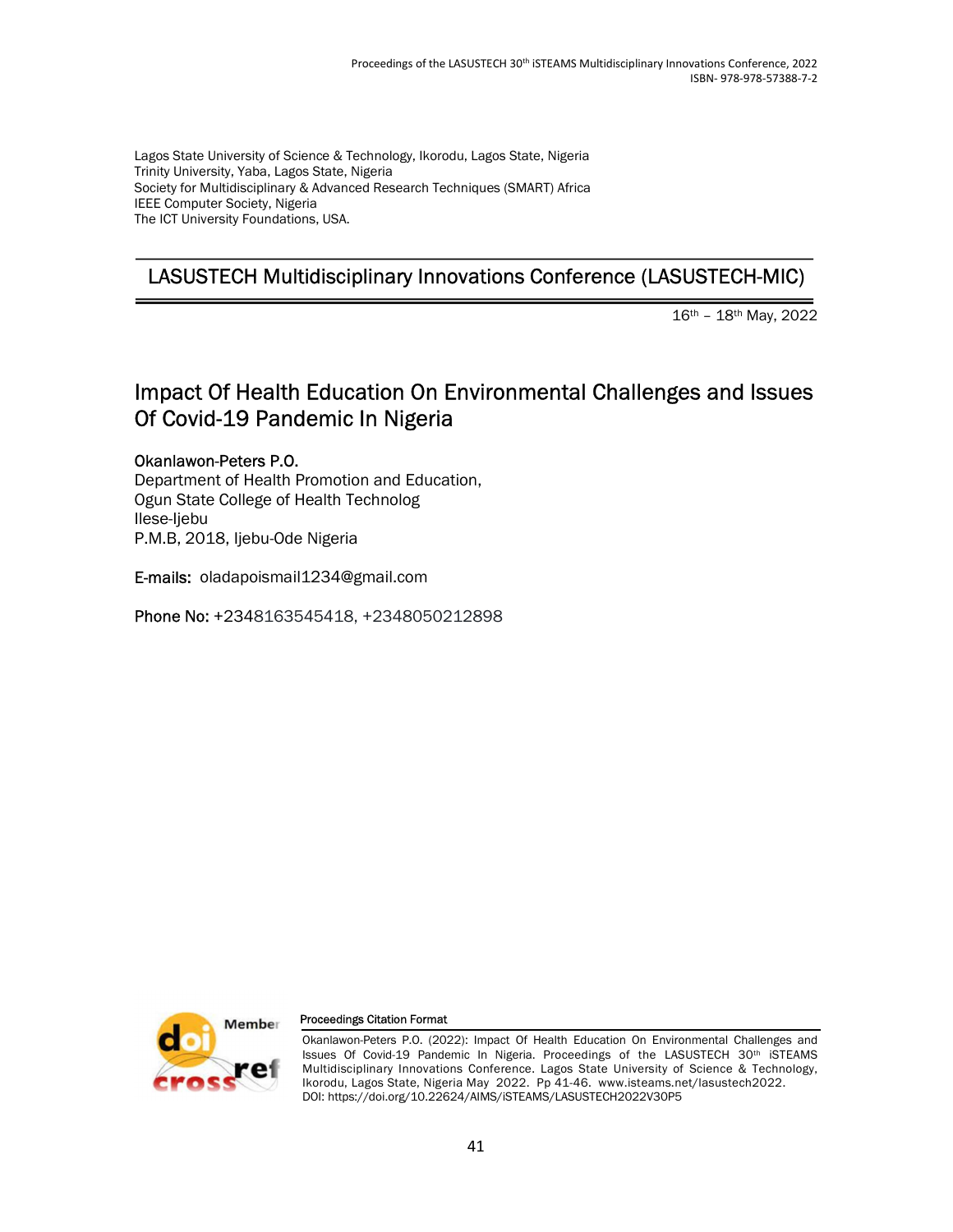### Impact Of Health Education On Environmental Challenges and Issues Of Covid-19 Pandemic In Nigeria

#### Okanlawon-Peters P.O.

Department of Health Promotion and Education, Ogun State College of Health Technology Ilese-Ijebu P.M.B, 2018, Ijebu-Ode Nigeria

#### Abstract

The outbreak of COVID-19 has caused concerns globally. On 30th January, 2020 WHO has declared it as a global health emergency as it affects virtually all spheres of life. The easy spread of this virus made people to wear a mask as precautionary route, use gloves and hand sanitizer on a daily basis that resulted in generation of a massive amount of medical wastes in the environment. Millions of people have been put on lockdown in order to reduce the transmission of the virus. This epidemic has also changed the people's life style; caused extensive job losses and threatened the sustenance of millions of people, as businesses have shut down to control the spread of virus. All over the world, flights have been cancelled and transport systems have been closed. Overall, the economic activities have been stopped and stock markets dropped along with the falling carbon emission. Conclusively, Health promotion can make an essential contribution to fighting a global pandemic such as COVID-19. In modern societies, new public health approaches are needed that are adapted to local situations and needs. Since the vaccine is adequate, the infection has been circulating rapidly within the population. Hence, the only measure that could be adapt at the moment is to prevent its further spread within the communities. Some of the preventive measures such as social distancing, frequent hand washing, wearing face masks and avoiding direct contact with sick people or suspected Covid-19 cases could reduce the risk of COVID-19 infection.

Keywords: Covid-19, impact, Frontline, health education, promotion, environmental challenges

### 1. INTRODUCTION

Coronal Virus disease (COVID-19) is defined as illness caused by a novel coronavirus now called severe acute respiratory syndrome coronavirus 2 (SAR-Cov-2; formerly called 2019-nCov) which was first identified amid an outbreak of respiratory illness cases in Wuhan City, Hubei Province, China (COVID-2019). It was initially reported to the WHO on December, 31st 2019. On January 30, 2020, the WHO declared COVID 19 a global pandemic, its first such designation since declaring H1N1 influenza a pandemic 2009(Ihekweazu). Illness caused by SARS-CoV-2 was termed Covid-19 by the WHO, the acronym derived from coronavirus disease 2019." The name was chosen to avoid stigmatizing the virus's origin in terms of populations, geography, or animal associations (Gilbert et al., 2020). The new outbreak of COVID-19 has recently become a serious threat to the health of people around the world. COVID-19 is caused by the SARS-CoV-2, which is a single-stranded positive-sense RNA virus that causes infection and respiratory failure (Swerdlow and Finelli 2020) and has led to the thousands of people deaths (Thienemann et al. 2020).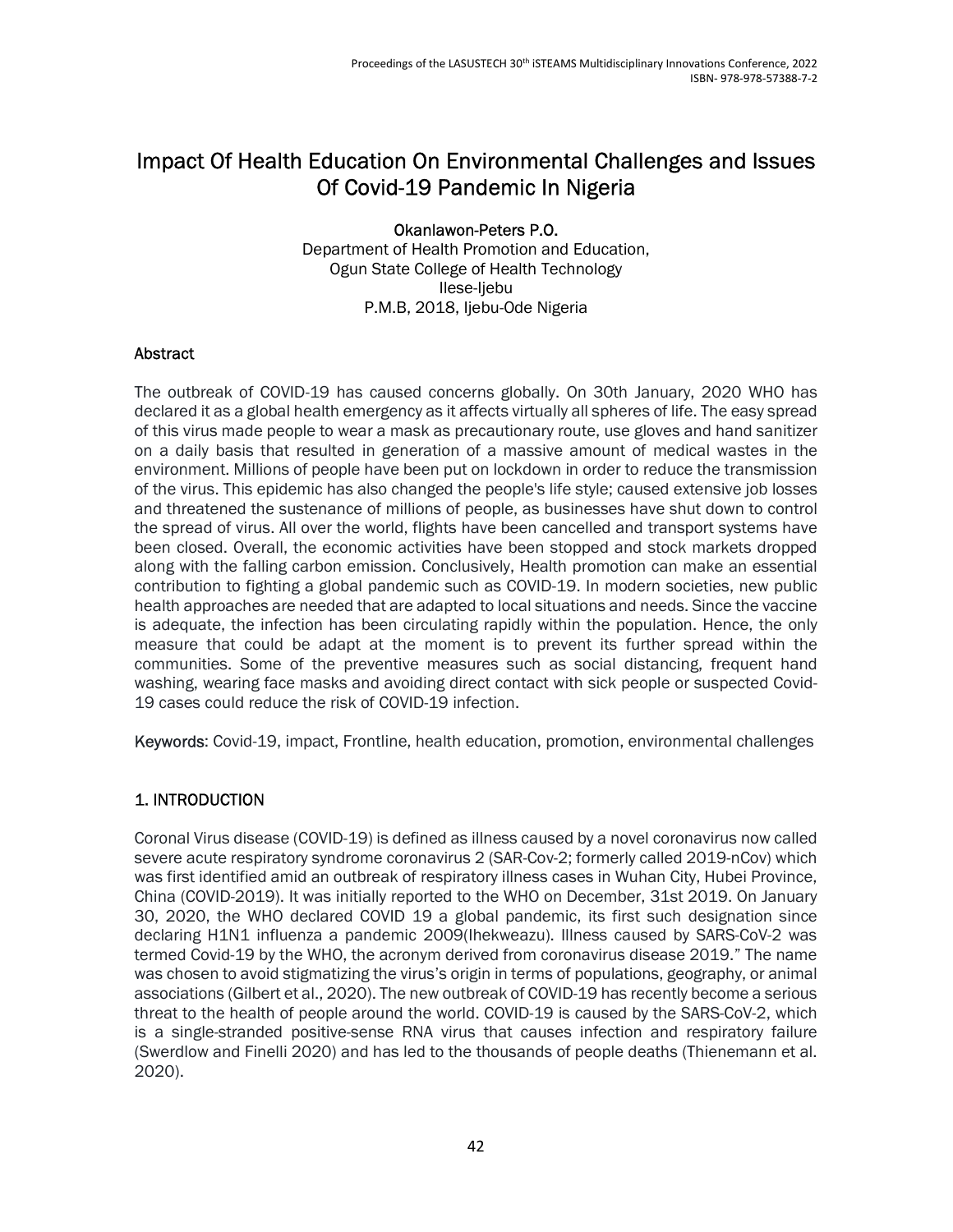Following the WHO announcement, the Global Emergency Committee identified the need for early detection, quarantine, and prompt treatment as a global concern (Sohrabi et al. 2020), because people with the virus do not have clinical symptoms such as fever, cough, etc., in the early stages. For this reason, there is not enough information on how to disinfect and disinfect surfaces and hands, human-to-human transmission through air, food, and water, and the presence of the virus in human wastewater and waste.

There are several factors involved in transmitting the virus. These conditions can be included in environment and human behavior. The distribution of human population, migration, social interactions, climate change (deforestation, habitat invasion), agricultural growth, and direct contact with domestic and wild animals fall into this category (Barratt et al. 2019). On the other hand, the effect of environmental factors such as ambient temperature, humidity, etc., relating to the COVID-19 pandemic has not been sufficiently investigated. How the virus enters the body (eyes, ears, mouth, and nose) is not well known by the release of aerosols and droplets containing SARS-CoV-2 in human societies.

### 2. CURRENT SITUATION AND RESPONSE TO COVID-19 OUTBREAK IN NIGERIA

As of 13 August, 2020, 48,116 cases have been reported in the country across 36 states and the Federal Capital Territory (FCT). Of these numbers, 30,000 (79 %) are male, the age-group 21 – 30 years were the most affected (39%), 1230 (21%) had international travel history; 34,309 (71%) cases have been discharged, and 966 deaths were recorded, bringing the case fatality rate (CFR) of confirmed cases to 27%, with a range from 0-15.2% by region (14). Prior to report of the COVID-19 outbreak in Africa, the WHO identified a strong link between the continent and China and has sent out guidelines on preparedness for the outbreak. Nigeria is one of the thirteen top countries identified as high risk for COVID-19 importation based on either direct link or high travel volume to and from China (Gilbert et al., 2020). The WHO also advised that countries develop capacity to promptly detect cases that will enable them to contain the outbreak early so that the health system is not overwhelmed (Gilbert et al., 2020).



Fig. 1: COVID 19 Outbreak Scenario in Nigeria Source: https://www.theafricareport.com/28694/coronavirus-effects-of-covid-19-on-nigeriasinformal-economy/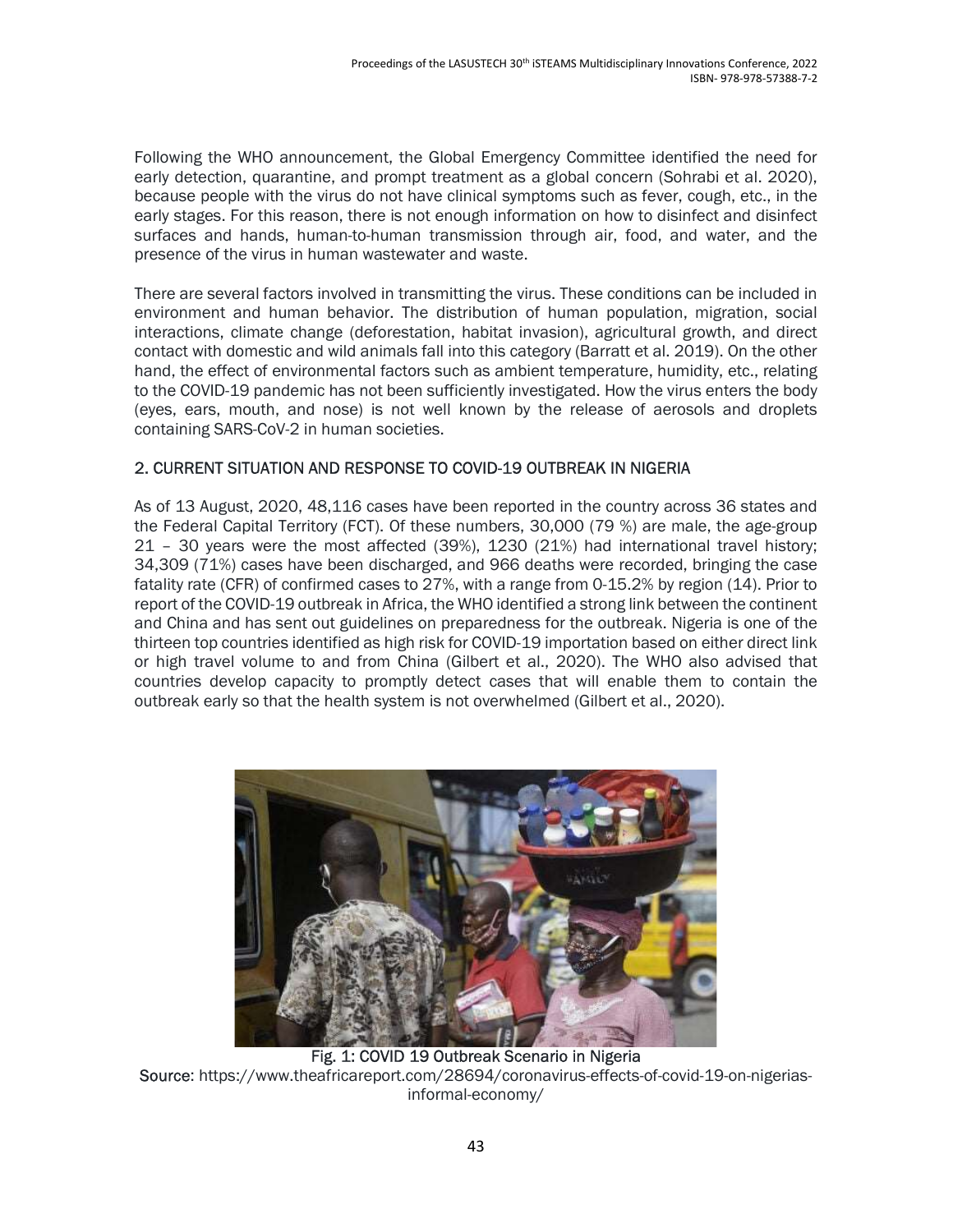#### 2.1 Harmful Effects of Covid-19 Outbreak to the Environment

Covid-19 outbreak pandemic, which restricts the daily mobility of people with its increasing effect worldwide, caused the closure of the factories, the stopping of education and training (Bandyopadhyay et al., 2020), the halt of social mobility and the reduction in greenhouse gas emissions in industrial countries. Besides serious limitations in international travel, entertainment, sports, hospitality, tourism, transportation, manufacturing and many other sectors were also affected by the outbreak. The global aviation industry expects that they could damage \$ 100 billion due to such restrictions (Bandyopadhyay et al., 2020; Doherty 2020). A study has been put forward by Yu and Aviso (2020) to assess the vulnerability caused by the outbreak at the international level in the supply chain. Such a wide outbreak pandemic, of course, has environmentally destructive effects. One of these is medical wastes resulting from the increased medical activity. It was stated that for the period when the outbreak peaked in Wuhan, an average of 240 tons of medical waste was produced daily in hospitals and this value was 6 times higher than normal value (Zuo 2020).

#### 2.2 The Beneficial Effects of Covid-19 Outbreak On The Environment

Environmentally, the Covid-19 outbreak also has constructive effects. Studies started in the home environment during the outbreak increased Home Office applications. This will have an effect that will reduce carbon dioxide emissions by reducing the mobility of people in their external environment. Many countries in the world have switched to distance education due to corona virus (Zhou et al. 2020). Social mobility, which causes many carbon emissions, such as student services, has also decreased with distance education. In addition, since the scientific events, meetings and political events started to be held in the form of a remote conference, environmental emissions have decreased globally. In this context, those who are accustomed to the efficiency of teleconferencing and distance education are expected to increase the number of these activities after the outbreak (Rohwer-Kahlmann 2020). In most countries, there has been a lockdown with people not allowed to move around leading to a reduction in greenhouse gas emissions.

#### 3. HEALTH EDUCATION

Health education is a social science that draws from the biological, environmental, psychological, physical and medical sciences to promote health and prevent disease, disability and premature death through education-driven voluntary behavior change activities. Health education is the development of individual, group, institutional, community and systemic strategies to improve health knowledge, attitudes, skills and behavior. The purpose of health education is to positively influence the health behavior of individuals and communities as well as the living and working conditions that influence their health(Donnelly) (Gilbert et al., 2020)

#### 3.1 Roles of Health Education in Nigeria Health Sector

- 1. To contribute to the knowledge and understanding of health behavior through scholarly research;
- 2. To maintain the highest standards of academic excellence in teaching and the professional preparation of future health promotion specialists at both the undergraduate and graduate levels;
- 3. To develop leaders who will contribute to the growth of the profession and the accomplishment of societal health goals;
- 4. To serve as a health promotion resource to the community, both regionally and nationally.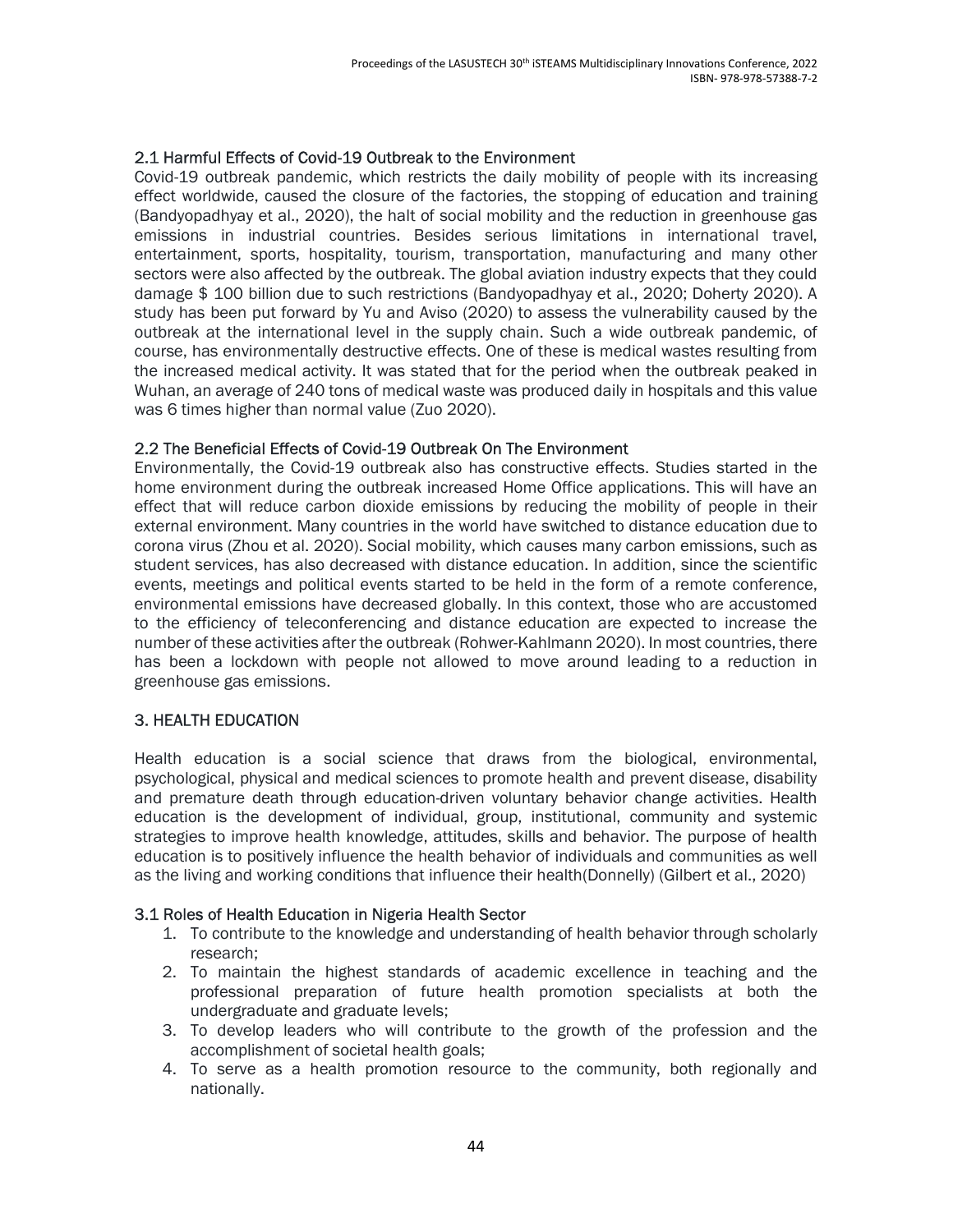### 4. CONCLUSION AND RECOMMENDATIONS

Health education and promotion are important components of disease prevention activities in general, but during disease outbreaks and health emergencies, they play a key role in an active response by offering well-established tools (especially important in the absence of specific drug therapies and vaccines) to communicate and engage quickly and effectively with the public and prevent infections. Messaging specifically targeting people who may well be acting as "silent "transmitters of COVID-19 is presently lacking. Therefore, The following recommendation are proffered;

- a) Health education should increase people's knowledge and behavior about the importance of healthy living habits during the COVID-19 pandemic.
- b) There should be awareness programme on bone health using health education

### REFERENCES

- 1. Ayiso (2020) Nigeria responds to COVID-19; First Case Detected in sub-Saharan Africa. Nat Med. 2020 Mar 11;26(4):444–8.
- 2. Ajisegiri WS, Chughtai AA, MacIntyre CR. A Risk Analysis Approach to Prioritizing Epidemics: Ebola Virus Disease in West Africa as a Case Study. Risk Anal Off Publ Soc Risk Anal. 2018;38(3):429– 41.
- 3. Bandyopadhyay, Ebrahim SH, Ahmed QA, Gozzer E, Schlagenhauf P, Memish ZA. Covid-19 and community mitigation strategies in a pandemic. BMJ [Internet]. 2020 Mar 17 [cited 2020 Apr 24];368. Available from: https://www.bmj.com/content/368/bmj.m1066.
- 4. Barrat (2019). National Strategic Health Development Plan II 2018 2022 [Internet]. 2019 [cited 2020 Apr 25]. Available from: https://nipc.gov.ng/nshdp-ii-final-version-health-plan-pdf/.
- 5. Gilbert M, Pullano G, Pinotti F, Valdano E, Poletto C, Boëlle P-Y, D'Ortenzio E, Yazdanpanah Y, Eholie SP, Altmann M, Gutierrez B, Kraemer MUG, Colizza V (2020). Preparedness and vulnerability of African countries against importations of COVID-19: a modelling study.
- 6. Swerdlow and Finelli (2020) New York, USA., S F, B H, Women4Health Programme, Kano, Nigeria. Cost-Effectiveness of Alternative Models of Community Health Workers for Promotion of Maternal, Newborn and Child Health in Northern Nigeria. Int J Transl Community Med. 2017 Sep 12;85–97.
- 7. Nigeria Centre for Disease Control. First Case of Corona virus Disease Confirmed in Nigeria [Internet]. 2020 [cited 2020 Apr 1]. Available from: https://ncdc.gov.ng/news/227/first-case-ofcorona-virus-disease-confirmed-in-nigeria.
- 8. Nigeria Centre for Disease Control. COVID-19 Outbreak In Nigeria Situation Report S/N 54. Abuja; 2020. [Internet]. 2020 Available from: https:// ncdc.gov.ng /diseases/sitreps/? cat=14&name= An %20update% 20of%20COVID-19%20outbreak%20in%20Nigeria.
- 9. Ihekweazu C. (2020); Steps Nigeria is taking to prepare for cases of coronavirus [Internet]. The Conversation. 2020 [cited 2020 May 8]. Available from: http://theconversation.com/stepsnigeria-is-taking-to-prepare-for-cases-of-coronavirus-130704.
- 10. Zhou , Perry HB, Dhillon RS, Liu A, Chitnis K, Panjabi R, Palazuelos D, Koffi AK, Kandeh JN, Camara M, Camara R, Nyenswah T. Community health worker programmes after the 2013–2016 Ebola outbreak. Bull World Health Organ. 2016 Jul 1;94(7):551–3.
- 11. World Health Organization. Nigeria's polio infrastructure bolster COVID-19 response [Internet]. WHO | Regional Office for Africa. 2020 [cited 2020 May 8]. Available from: https://www.afro.who.int/news/nigerias-polio-infrastructure-bolster-covid-19-response.